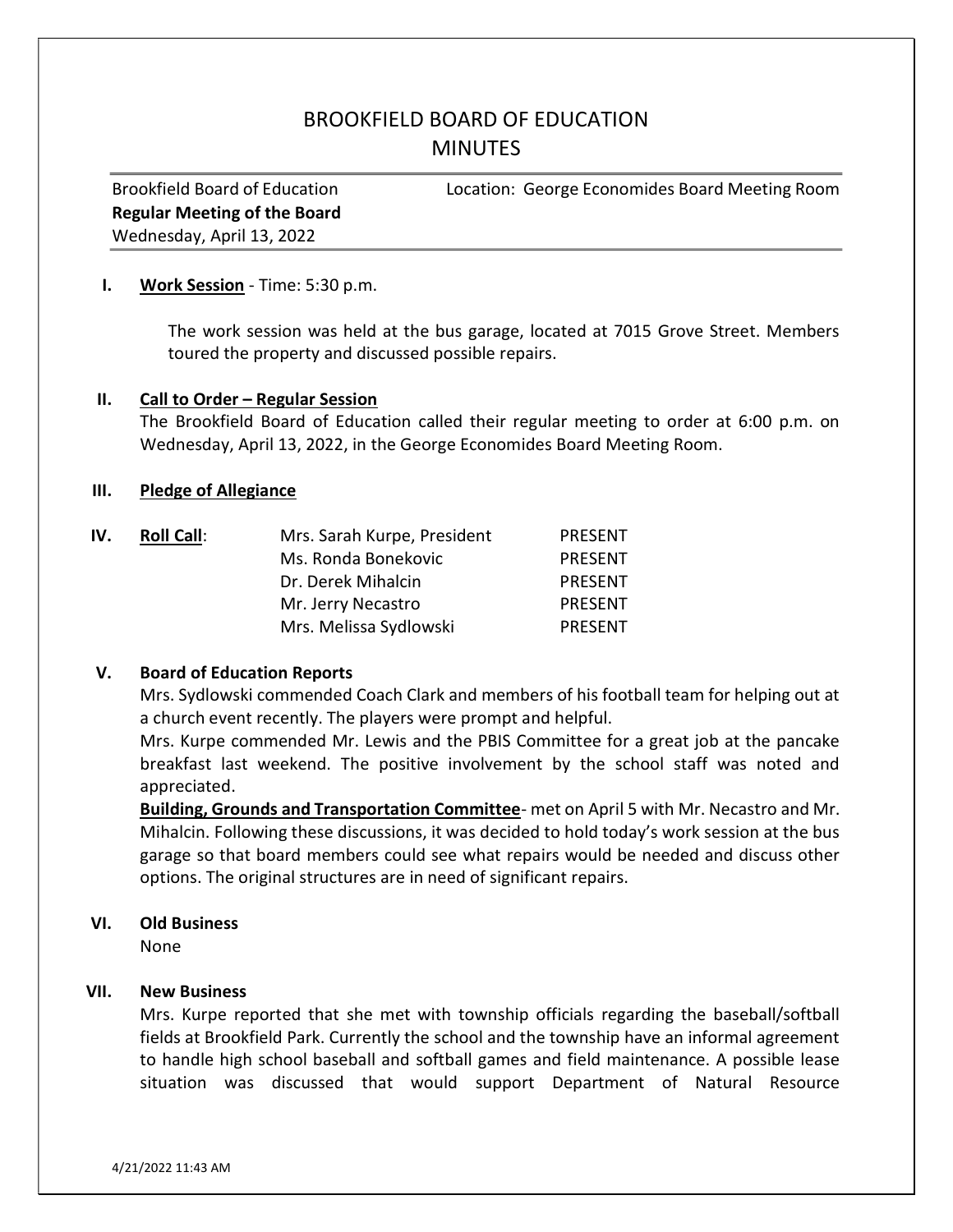> grants/improvements. A possible outcome of this structured arrangement could be additional opportunities for improvements.

# VIII. Enrollment Data:

|            | Current | Change from Previous Month |
|------------|---------|----------------------------|
| Elementary | 368     |                            |
| Middle     | 313     |                            |
| High       | 312     | -3                         |
| Online     | 28      |                            |
| Total      | 1021    | $-2$                       |

#### IX. Superintendent's Report

Update on grants, drone racing team and potential partnerships for healthcare.

# X. Treasurer's Report

Update on legislative issues and grants

# XI. Public Input (5 minutes per individual)

Ms. Valerie Kokor attended and encouraged discussions between the district and township. Ms. Kokor also discussed her ideas for a community learning center. The board thanked Ms. Kokor and encouraged community members to attend board meetings.

#### TREASURER'S RECOMMENDATIONS

#### #22-04-01

# APPROVAL OF MINUTES

1. Mr. Necastro motioned and Mrs. Sydlowski seconded that the following Board minutes be approved as submitted:

March 16, 2022 – Regular Meeting of the Board

BE IT RESOLVED under the provision of ORC 3319.26 regarding the reading of the minutes, that the reading be waived and the minutes approved.

Ayes: Bonekovic, Kurpe, Mihalcin, Necastro, Sydlowski Nays: None Motion Carried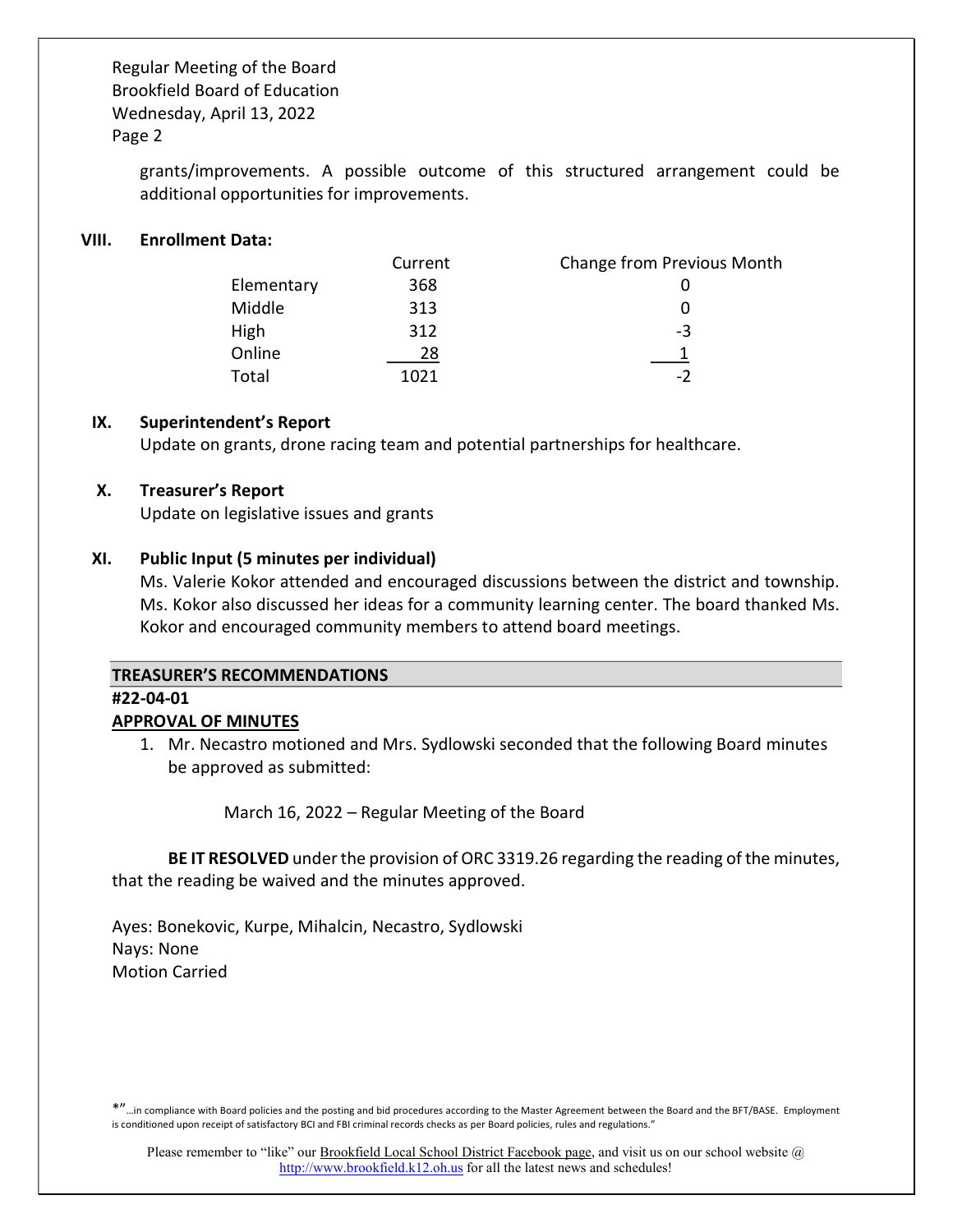# #22-04-02

# APPROVAL OF FINANCIAL STATEMENTS

2. Ms. Bonekovic motioned and Mrs. Sydlowski seconded that the March 2022 Check Listing, Financial Report by Fund, Annual Spending Plan and Bank Reconciliation be approved as submitted.

Ayes: Bonekovic, Kurpe, Mihalcin, Necastro, Sydlowski Nays: None Motion Carried

#### #22-04-03

# COPIER CONTRACT

3. Mr. Mihalcin motioned and Mrs. Sydlowski seconded that the Brookfield Board of Education approves the contract between the Brookfield Local School District and ComDoc to supply and service ten (10) copiers throughout the district at a minimum monthly payment of \$1,331 for a term of sixty (60) months.

Ayes: Bonekovic, Kurpe, Mihalcin, Necastro, Sydlowski Nays: None Motion Carried

#### #22-04-04

# TRUMBULL COUNTY EDUCATIONAL SERVICE CENTER CONTRACT

4. Mrs. Sydlowski motioned and Ms. Bonekovic seconded that the Brookfield Board of Education approves the agreement with the Trumbull County Educational Service Center as submitted for the 2022-2023 school year in the amount of \$659,378.

Ayes: Bonekovic, Kurpe, Mihalcin, Necastro, Sydlowski Nays: None Motion Carried

#### #22-04-05

#### RESOLUTION – SULICK LAND SERVICES

5. Mrs. Sydlowski motioned and Ms. Bonekovic seconded that the Brookfield Board of Education accepts the bid from Sulick Land Services to install pipe, backfill trench with stone, regrade the playing surface of the field with new topsoil, and hydro seed the practice field at a cost of \$30,750.00.

Discussion – This project was necessary due to the safety of the athletes.

Ayes: Bonekovic, Kurpe, Mihalcin, Necastro, Sydlowski

Nays: None

Motion Carried

\*"…in compliance with Board policies and the posting and bid procedures according to the Master Agreement between the Board and the BFT/BASE. Employment is conditioned upon receipt of satisfactory BCI and FBI criminal records checks as per Board policies, rules and regulations."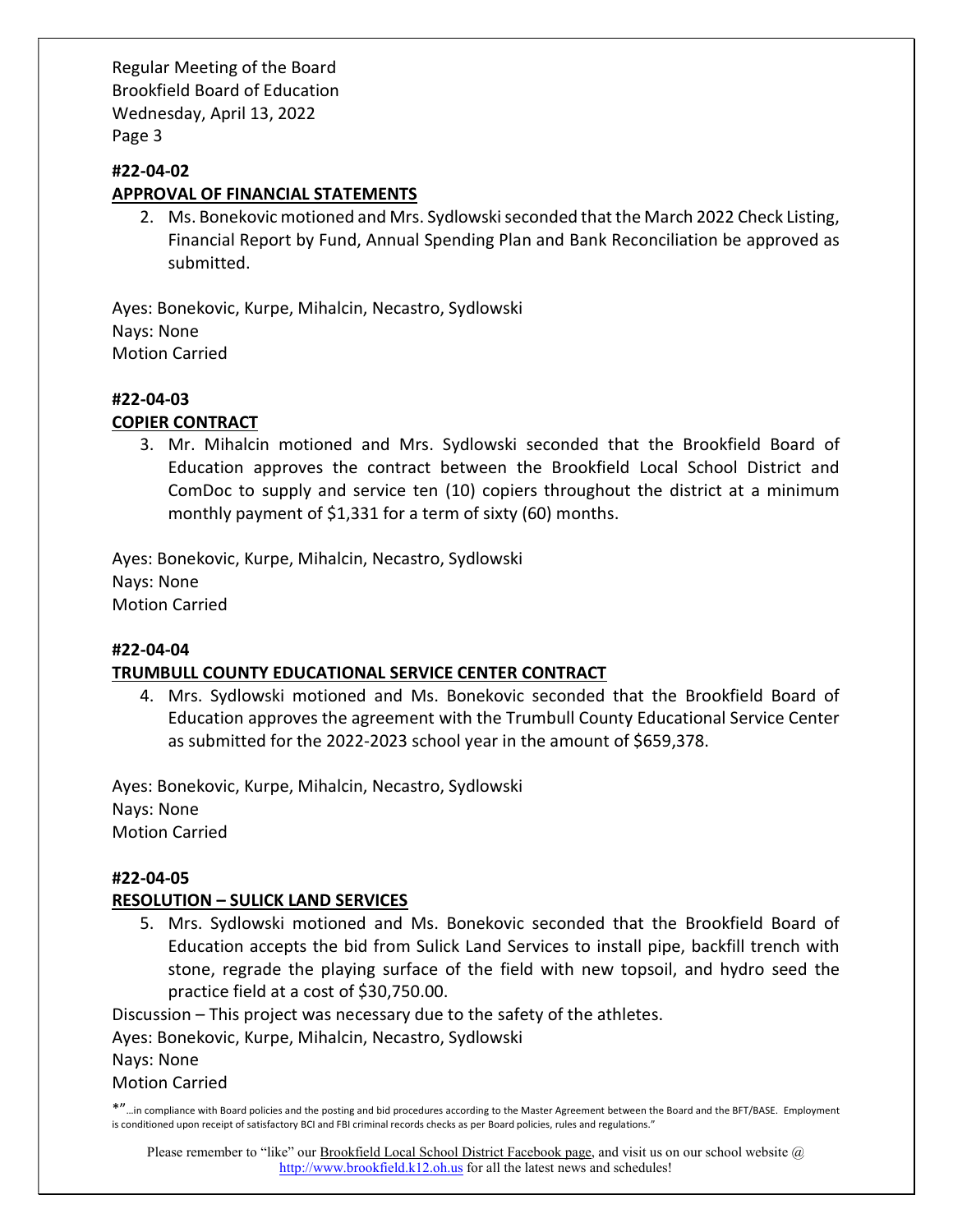# #22-04-06

# RESOLUTION – SPORT FLOORS, INC.

6. Mr. Mihalcin motioned and Mrs. Sydlowski seconded that the Brookfield Board of Education accepts the bid from Sport Floors, Inc. to sand and refinish the high school gymnasium floor at a cost of \$28,786.00.

Ayes: Bonekovic, Kurpe, Mihalcin, Necastro, Sydlowski Nays: None Motion Carried

# #22-04-07

# RESOLUTION – URGENT NECESSITY – DISTRICT K-12 SCHOOL HVAC CONTROLS PROJECT

7. Ms. Bonekovic motioned and Mr. Necastro seconded that the Brookfield Board of Education approves waiving competitive procurement based on urgent necessity and public exigency and approving the selection of Plug Smart for the District's K-12 School HVAC Controls Project.

Ayes: Bonekovic, Kurpe, Mihalcin, Necastro, Sydlowski Nays: None Motion Carried

#### #22-04-08

#### DISPOSAL OF OBSOLETE INVENTORY

8. Ms. Bonekovic motioned and Mr. Necastro seconded that the Brookfield Board of Education approves the disposal of fifty-four (54) school library books and videos that are outdated, worn beyond repair, and/or duplicates.

Ayes: Bonekovic, Kurpe, Mihalcin, Necastro, Sydlowski Nays: None Motion Carried

# #22-04-09

# **DONATIONS**

9. Ms. Bonekovic motioned and Mr. Mihalcin seconded that the Brookfield Board of Education accept the following generous donations:

> **Michael & Kelly Martin**  $\frac{1}{200}$  **for pantry** Kathleen  $\&$  Jason Vaughn  $$100$  for pantry **Cheryl Bell Example 20 Food for pantry** Masury Brookfield Women's Club clothing for pantry

Michael & Kelly Martin  $\frac{5500}{ }$  for silk screener (MakerSpace)

\*"…in compliance with Board policies and the posting and bid procedures according to the Master Agreement between the Board and the BFT/BASE. Employment is conditioned upon receipt of satisfactory BCI and FBI criminal records checks as per Board policies, rules and regulations."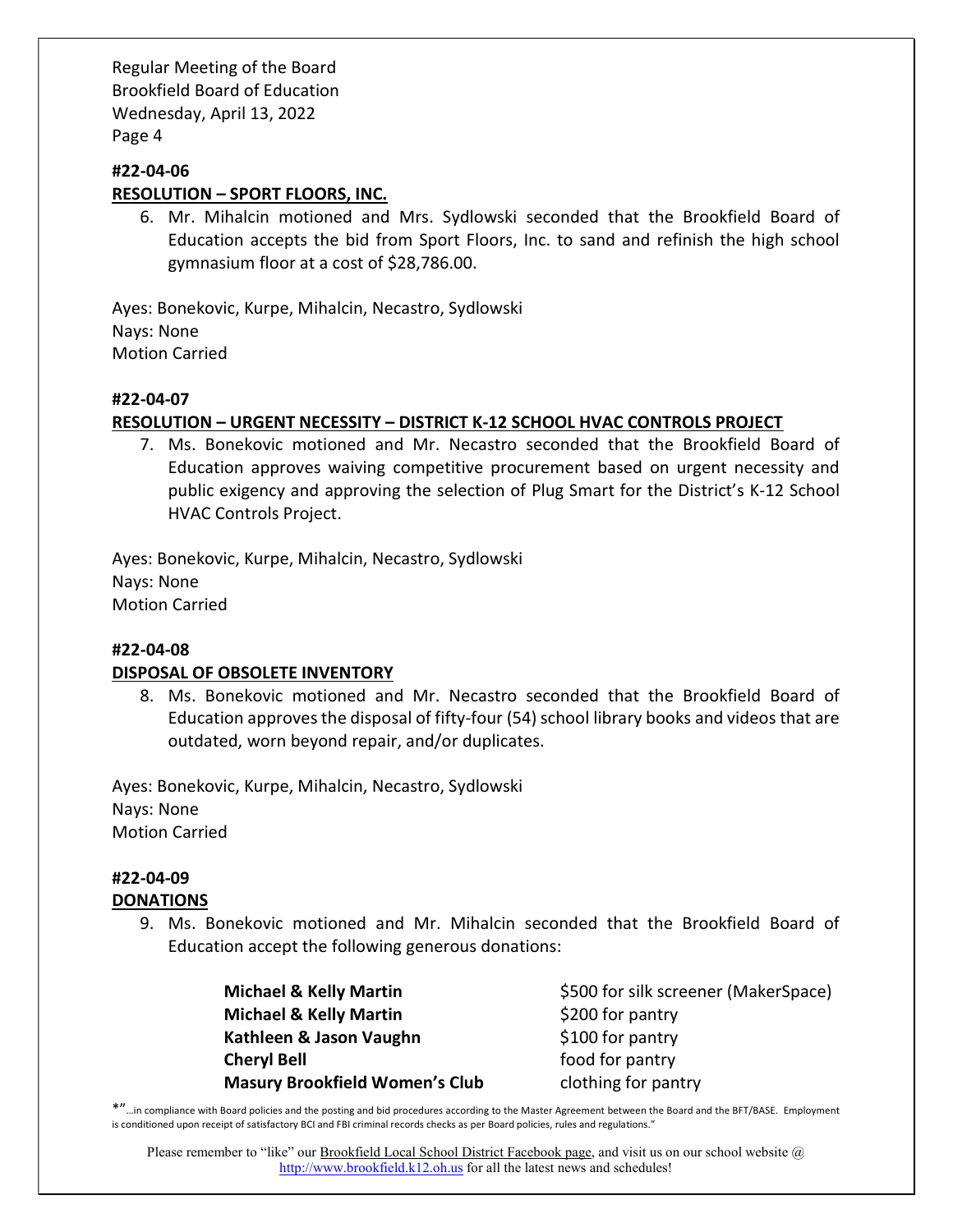Melissa Sydlowski clothing for pantry

Ayes: Bonekovic, Kurpe, Mihalcin, Necastro, Sydlowski Nays: None Motion Carried

# SUPERINTENDENT'S RECOMMENDATIONS

#### #22-04-10

#### MEMORANDUM OF UNDERSTANDING – COLLEGE CREDIT PLUS

10. Mrs. Sydlowski motioned and Mr. Necastro seconded that the Brookfield Board of Education approves the memorandum of understanding between Youngstown State University and Brookfield Local School District for high school students to participate/enroll in Youngstown State's "dual credit program" for the 2022-2023 academic school year commencing July 1, 2022.

Discussion: District pays cost. Approximately 20 students participate.

Ayes: Bonekovic, Kurpe, Mihalcin, Necastro, Sydlowski

Nays: None

Motion Carried

# #22-04-11

# K-8 STEM TEACHER

11. Ms. Bonekovic motioned and Mrs. Sydlowski seconded that the Brookfield Board of Education approves a one-year limited contract with Megan Stadler as a K-8 STEM Teacher effective the first in-service day of the 2022-2023 academic school year. She will be hired at Step 8 with an annual salary of \$51,356.75.

Discussion: The Board welcomed Ms. Stadler, in attendance. This position is part of the IWIP grant initiative.

Ayes: Bonekovic, Kurpe, Mihalcin, Necastro, Sydlowski Nays: None Motion Carried

#### #22-04-12 UNPAID LEAVE

12. Mr. Mihalcin motioned and Mr. Necastro seconded that the Brookfield Board of Education approves the unpaid leave request of Alexandra Hagood, elementary teacher, for one (1) day on May 10, 2022.

Ayes: Bonekovic, Kurpe, Mihalcin, Necastro, Sydlowski Nays: None Motion Carried

\*"…in compliance with Board policies and the posting and bid procedures according to the Master Agreement between the Board and the BFT/BASE. Employment is conditioned upon receipt of satisfactory BCI and FBI criminal records checks as per Board policies, rules and regulations."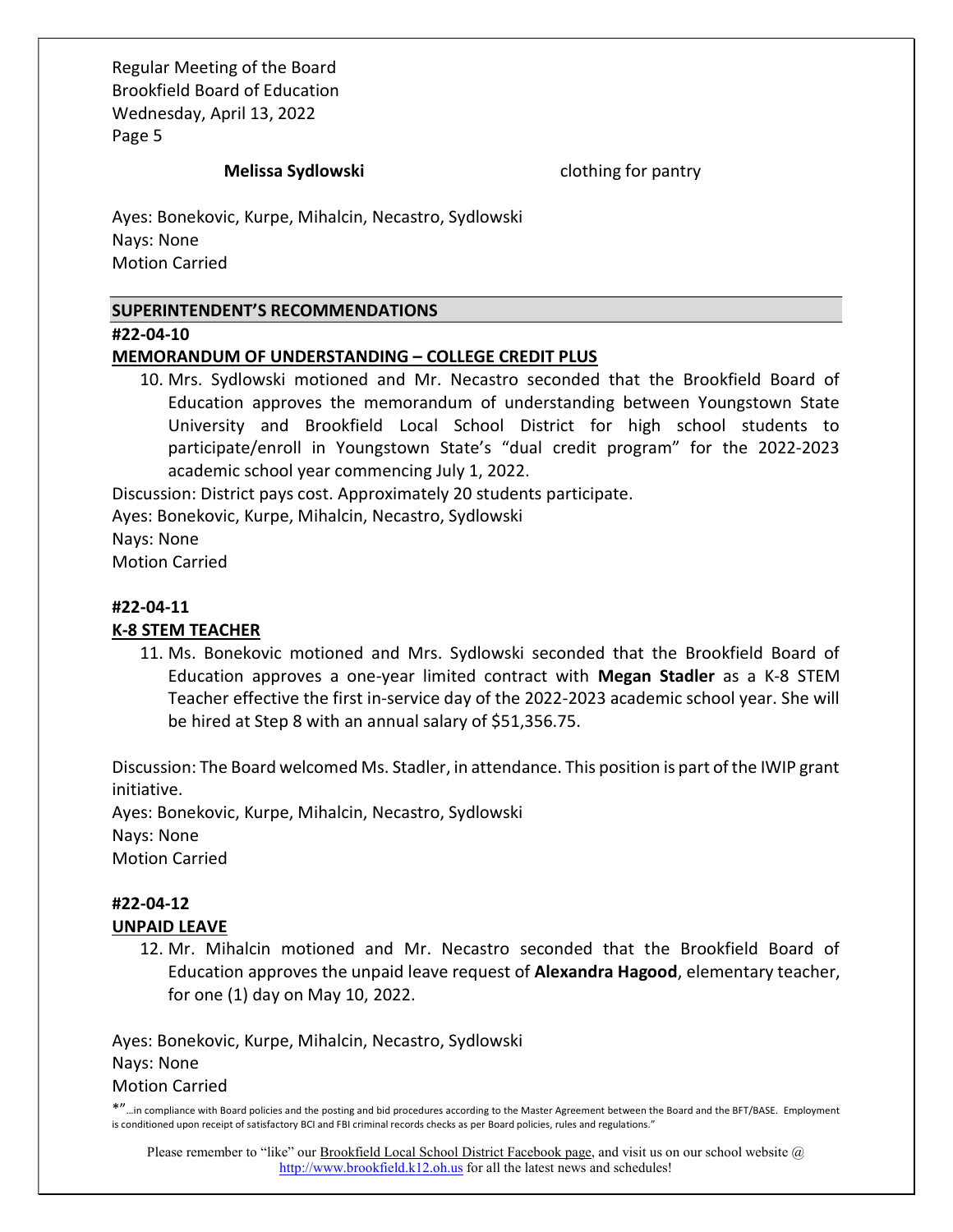# #22-04-13 UNPAID LEAVE

13. Ms. Bonekovic motioned and Mrs. Sydlowski seconded that the Brookfield Board of Education approves the unpaid leave request of **Emily Cricks**, elementary teacher, for 1.5 days on May 12, 2022, and May 13, 2022.

Ayes: Bonekovic, Kurpe, Mihalcin, Necastro, Sydlowski Nays: None Motion Carried

# #22-04-14

# FAMILY MEDICAL LEAVE (FMLA)

14. Ms. Bonekovic motioned and Mr. Mihalcin seconded that the Brookfield Board of Education approves the Family Medical Leave (FMLA) requests below as indicated:

> Rhonda Thompson 1/24/22 through 4/22/22 Donna Bailey 2/15/22 through 5/6/22 Darla Davis **Intermittent beginning 3/4/22** Amanda O'Neill 3/31/22 through end of school year

Ayes: Bonekovic, Kurpe, Mihalcin, Necastro, Sydlowski Nays: None Motion Carried

# #22-04-15

# WARRIOR ONLINE CREDIT RECOVERY 2022 SUMMER SCHOOL PROGRAM

15. Ms. Bonekovic motioned and Mrs. Sydlowski seconded that the Brookfield Board of Education approves the Warrior Online Credit Recovery 2022 Summer School Program. This program begins June 6 and continues through July 1, 2022, Monday through Friday for 5 hours per day. A second session will be offered from August 1 through August 19, 2022, Monday through Friday for 6 hours per day. Chris Fahndrich, Summer School Coordinator, will be paid \$25 per hour.\*

Ayes: Bonekovic, Kurpe, Mihalcin, Necastro, Sydlowski Nays: None Motion Carried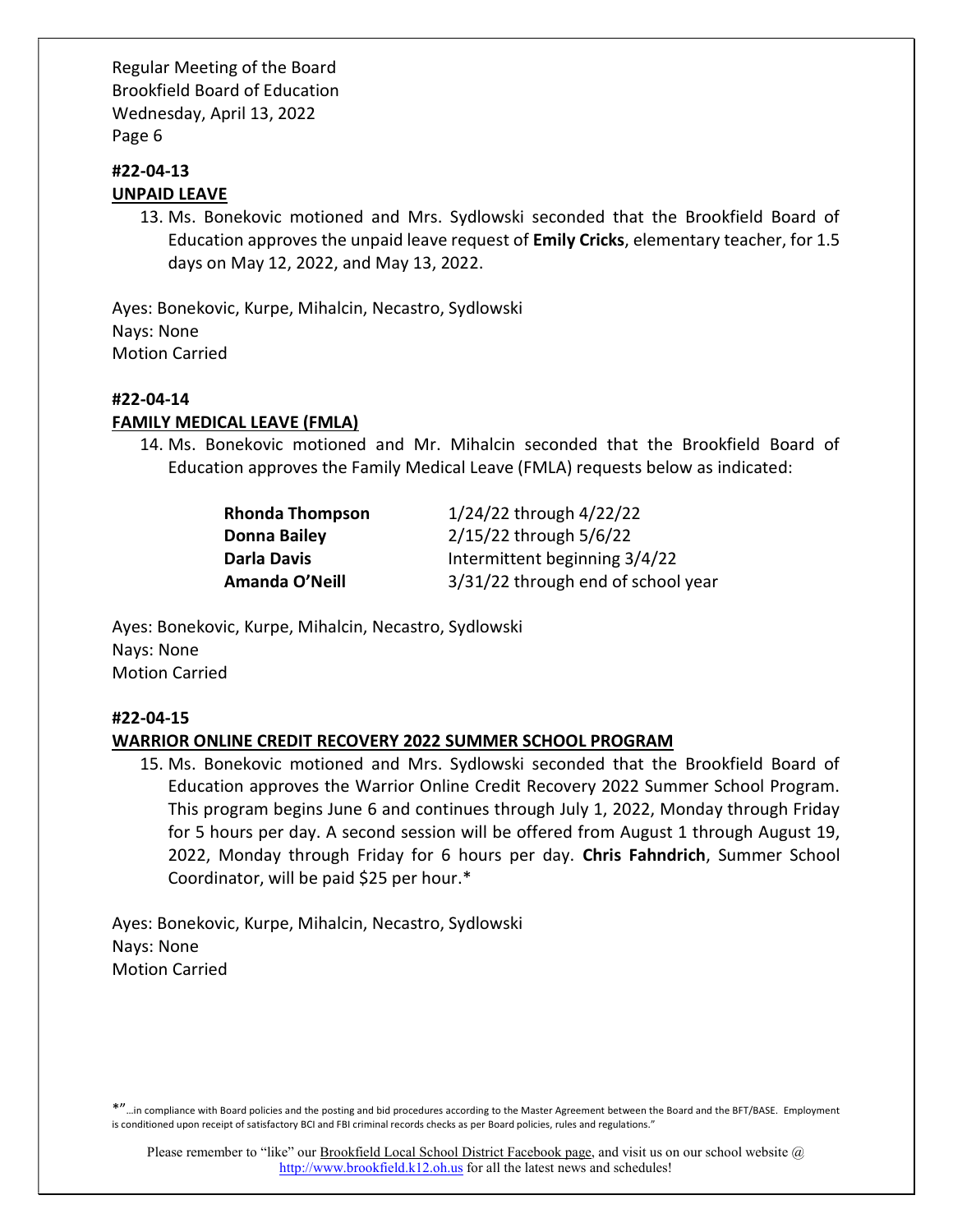# #22-04-16 AMEND MOTION

16. Ms. Bonekovic motioned and Mr. Necastro seconded that the Brookfield Board of Education amends Motion #22-03-13 from the March 16, 2022, Board meeting to reflect the correct hourly rate of Ryan Marino as home instructor at \$24.64 instead of \$28.83.

Ayes: Bonekovic, Kurpe, Mihalcin, Necastro, Sydlowski Nays: None Motion Carried

# #22-04-17

# MIDDLE SCHOOL TUTOR

17. Mr. Mihalcin motioned and Ms. Bonekovic seconded that the Brookfield Board of Education approves the employment of Belinda Titus as a middle school Tutor effective April 19, 2022, at an hourly rate of \$24.64 through the end of the academic school year as per Board policies, rules, and regulations.\*

Ayes: Bonekovic, Kurpe, Mihalcin, Necastro, Sydlowski Nays: None Motion Carried

#### #22-04-18

# 2022-2023 SUPPLEMENTAL CONTRACT

18. Mrs. Sydlowski motioned and Ms. Bonekovic seconded that the Brookfield Board of Education approves the following 2022-2023 supplemental contract for the individual below as per Board policies, rules, and regulations\*:

Randy Clark Head Football Coach \$6,336 (Step 7)

Ayes: Bonekovic, Kurpe, Mihalcin, Necastro, Sydlowski Nays: None Motion Carried

# #22-04-19

# 2022-2023 SUPPLEMENTAL CONTRACTS

19. Ms. Bonekovic motioned and Mr. Necastro seconded that the Brookfield Board of Education approves the following 2022-2023 supplemental contracts for the individual below as per Board policies, rules, and regulations\*:

| <b>Adam Hughes</b>    | Asst. Football Coach | $$3,668$ (Step 6) |
|-----------------------|----------------------|-------------------|
| <b>Carmen Furillo</b> | Asst. Football Coach | $$3,668$ (Step 3) |

\*"…in compliance with Board policies and the posting and bid procedures according to the Master Agreement between the Board and the BFT/BASE. Employment is conditioned upon receipt of satisfactory BCI and FBI criminal records checks as per Board policies, rules and regulations."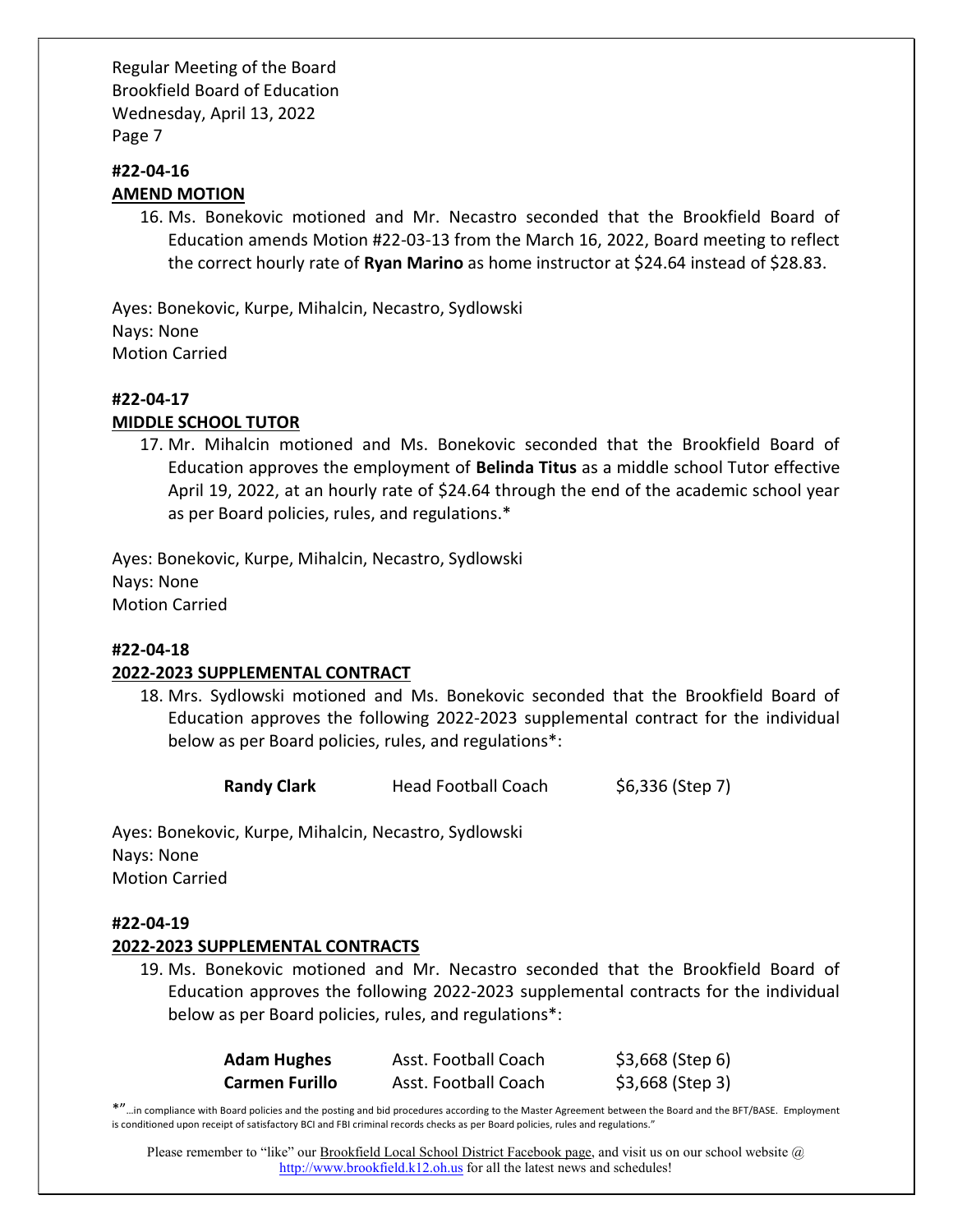| <b>Alex Clark</b>         | Asst. Football Coach | $$3,668$ (Step 3)       |
|---------------------------|----------------------|-------------------------|
| <b>Randy Reardon</b>      | Asst. Football Coach | \$3,335 (Step 2)        |
| <b>George Kurpe</b>       | Asst. Football Coach | \$2,001 (Step 7, split) |
| <b>Brad Shingledecker</b> | Asst. Football Coach | \$1,834 (Step 3, split) |
| <b>Bo Reichart</b>        | Asst. Football Coach | \$1,500 (Step 1, split) |

Ayes: Bonekovic, Mihalcin, Necastro, Sydlowski Nays: None Abstain: Kurpe Motion Carried

#### #22-04-20

# 2022-2023 SUPPLEMENTAL CONTRACT

20. Mrs. Sydlowski motioned and Mr. Necastro seconded that the Brookfield Board of Education approves the following 2022-2023 supplemental contract for the individual below as per Board policies, rules, and regulations\*:

Randy Clark Weightlifting Coach \$2,168 (Step 7)

Discussion: Mr. Necastro expressed concern that this opportunity is being underutilized by the coaches of other sports.

Ayes: Bonekovic, Kurpe, Mihalcin, Necastro, Sydlowski Nays: None Motion Carried

# #22-04-21

# 2022-2023 SUPPLEMENTAL CONTRACTS

21. Ms. Bonekovic motioned and Mr. Necastro seconded that the Brookfield Board of Education approves the following 2022-2023 supplemental contract for the individual below as per Board policies, rules, and regulations\*:

Jason Warrender Head Golf Coach \$2,001 (Step 1)

Discussion: Mr. Warrender was a volunteer last year. Ayes: Bonekovic, Kurpe, Mihalcin, Necastro, Sydlowski Nays: None Motion Carried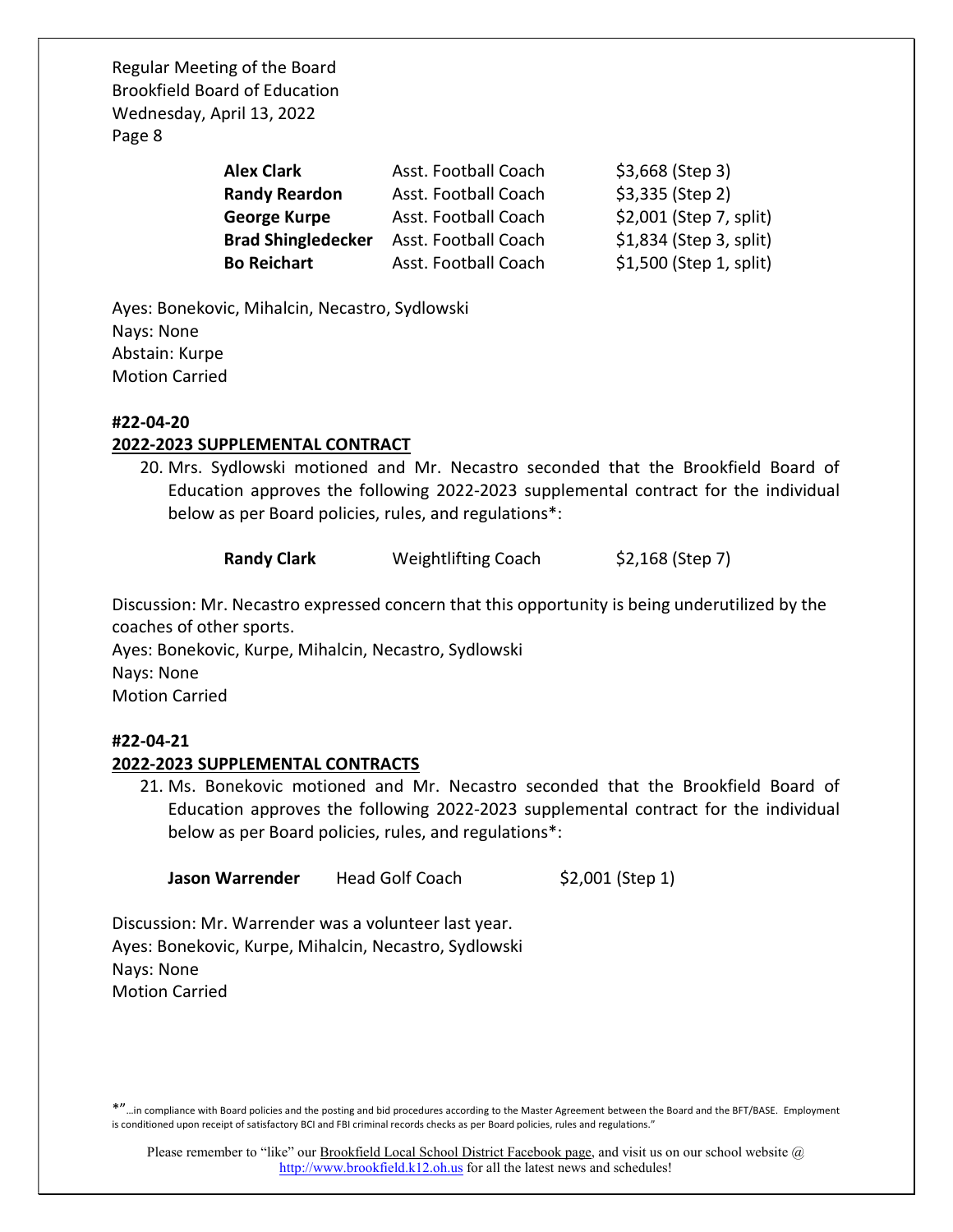# #22-04-22

# 2022-2023 SUPPLEMENTAL CONTRACTS

22. Ms. Bonekovic motioned and Mr. Mihalcin seconded that the Brookfield Board of Education approves the following 2022-2023 supplemental contracts for the individual below as per Board policies, rules, and regulations\*:

| <b>Kevin Boyd</b> | Asst. Golf Coach | \$0 (Volunteer) |
|-------------------|------------------|-----------------|
| <b>Tim Taylor</b> | Asst. Golf Coach | \$0 (Volunteer) |

Ayes: Bonekovic, Kurpe, Mihalcin, Necastro, Sydlowski Nays: None Motion Carried

#### #22-04-23

# 2022-2023 SUPPLEMENTAL CONTRACT

23. Mr. Mihalcin motioned and Ms. Bonekovic seconded that the Brookfield Board of Education approves the following 2022-2023 supplemental contract for the individual below as per Board policies, rules, and regulations\*:

Bob Rodgers Head Cross Country Coach \$2,501 (Step 7)

Ayes: Bonekovic, Kurpe, Mihalcin, Necastro, Sydlowski Nays: None Motion Carried

# #22-04-24

# 2022-2023 SUPPLEMENTAL CONTRACTS

24. Mr. Necastro motioned and Mrs. Sydlowski seconded that the Brookfield Board of Education approves the following 2022-2023 supplemental contract for the individual below as per Board policies, rules, and regulations\*:

**Tim Taylor** Asst. Cross Country Coach \$0 (Volunteer)

Ayes: Bonekovic, Kurpe, Mihalcin, Necastro, Sydlowski Nays: None Motion Carried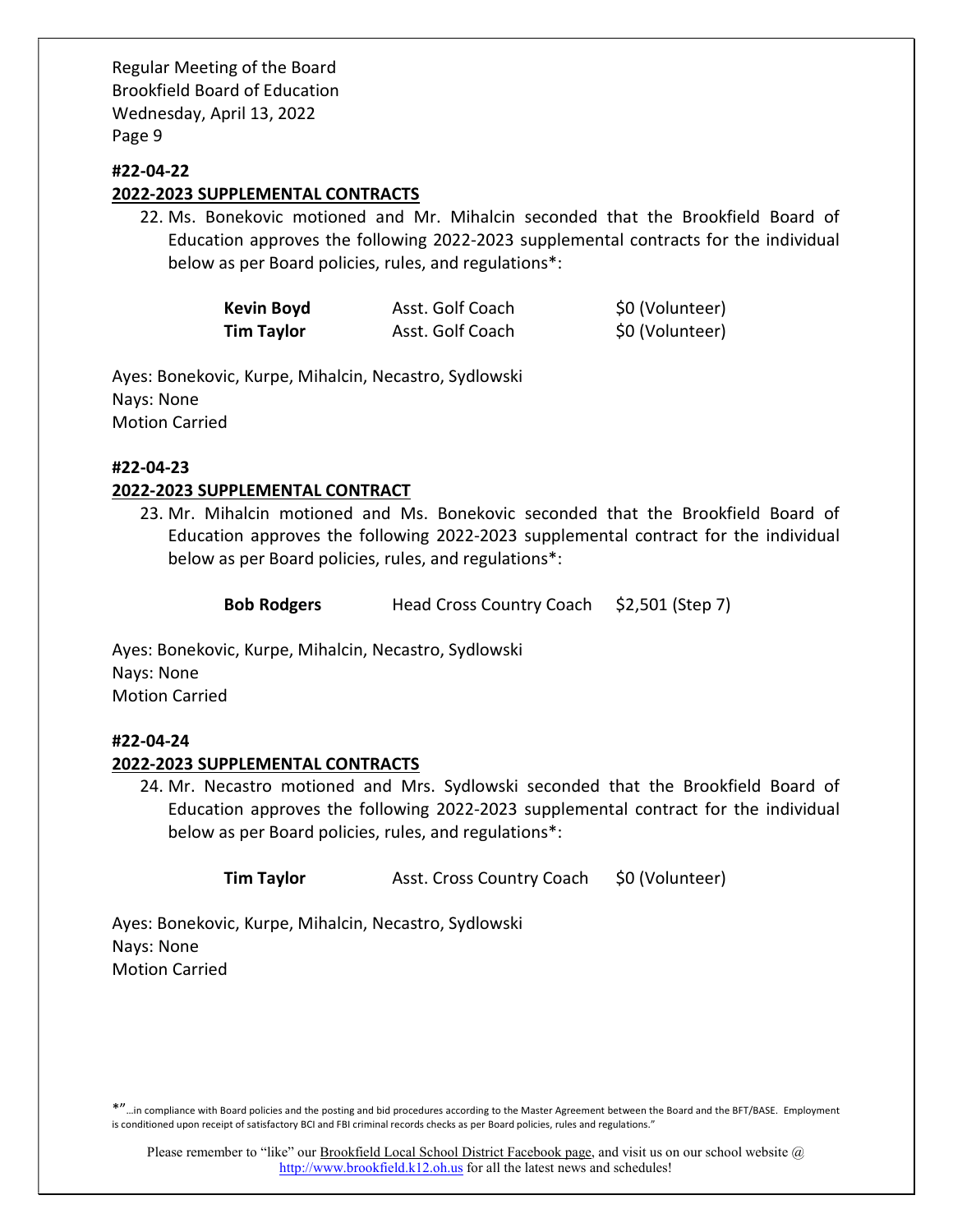#### #22-04-25

#### 2022-2023 SUPPLEMENTAL CONTRACT

25. Ms. Bonekovic motioned and Mrs. Sydlowski seconded that the Brookfield Board of Education approves the following 2022-2023 supplemental contract for the individual below as per Board policies, rules, and regulations\*:

Gabrielle Harbison Head Volleyball Coach \$5,669 (Step 2)

Ayes: Bonekovic, Kurpe, Mihalcin, Necastro, Sydlowski Nays: None Motion Carried

# #22-04-26

#### 2022-2023 SUPPLEMENTAL CONTRACTS

26. Ms. Bonekovic motioned and Mr. Mihalcin seconded that the Brookfield Board of Education Education approves the following 2022-2023 supplemental contracts for the individual below as per Board policies, rules, and regulations\*:

| <b>Jay Bodnar</b>      | Asst. Volleyball Coach (JV)                     | \$4,002 (Step 7) |
|------------------------|-------------------------------------------------|------------------|
| <b>Andrea Grimm</b>    | Asst. Volleyball Coach (gr. 8) \$3,668 (Step 6) |                  |
| <b>Chris Fahndrich</b> | Asst. Volleyball Coach (gr. 7) \$3,001 (Step 1) |                  |
| <b>Sean Kirkland</b>   | Asst. Volleyball Coach                          | \$0 (Volunteer)  |

Ayes: Bonekovic, Kurpe, Mihalcin, Necastro, Sydlowski Nays: None Motion Carried

# #22-04-27

#### 2022-2023 SUPPLEMENTAL CONTRACTS

27. Mr. Mihalcin motioned and Mrs. Sydlowski seconded that the Brookfield Board of Education approves the following 2022-2023 supplemental contract for the individual below as per Board policies, rules, and regulations\*:

Erin Warrender Head Girls' Soccer Coach \$4,669 (Step 5)

Ayes: Bonekovic, Kurpe, Mihalcin, Necastro, Sydlowski Nays: None Motion Carried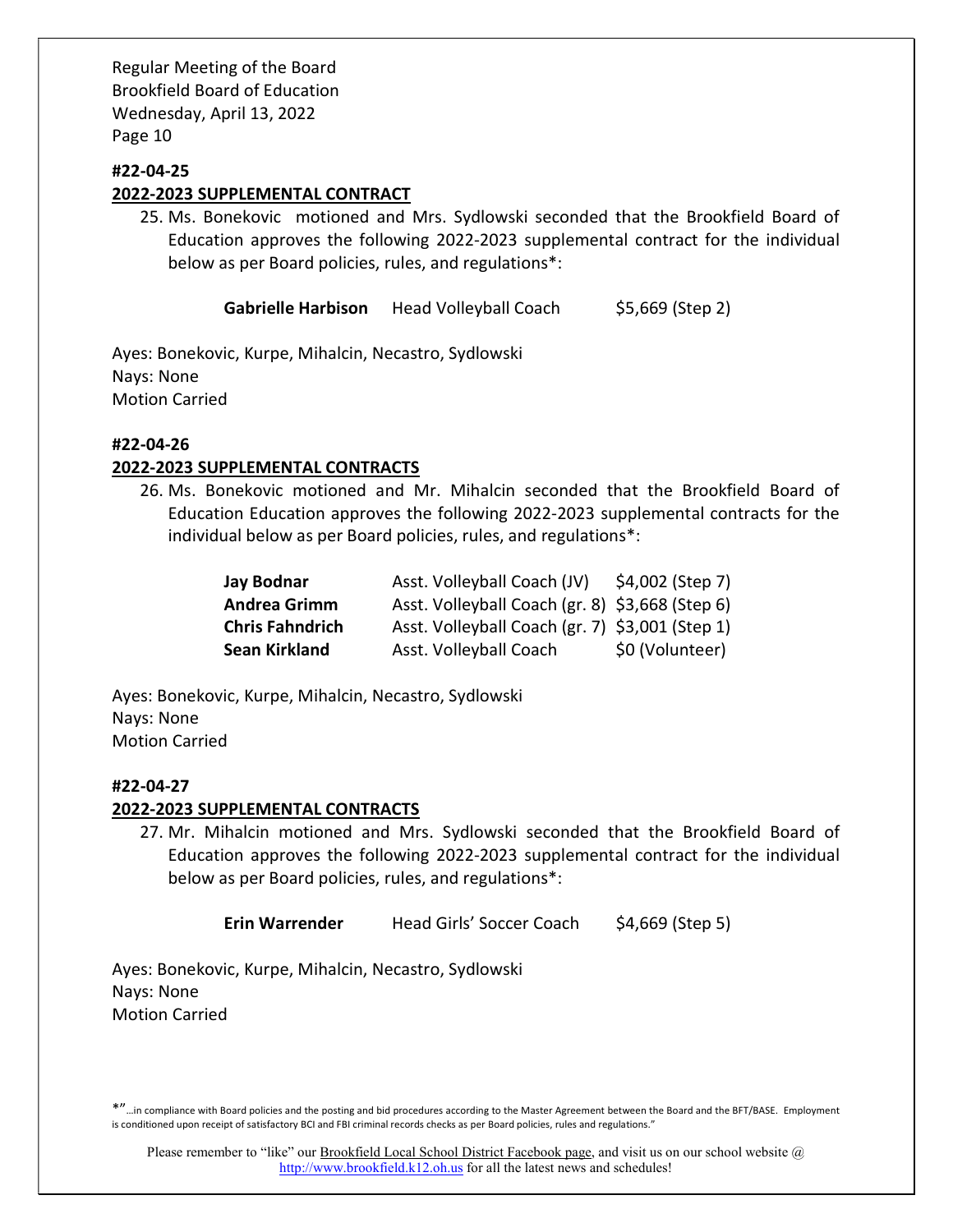### #22-04-28

#### 2022-2023 SUPPLEMENTAL CONTRACT

28. Mr. Necastro motioned and Mrs. Sydlowski seconded that the Brookfield Board of Education approves the following 2022-2023 supplemental contract for the individual below as per Board policies, rules, and regulations\*:

Jen Russo Head Boys' Soccer Coach \$4,669 (Step 4)

Ayes: Bonekovic, Kurpe, Mihalcin, Necastro, Sydlowski Nays: None Motion Carried

# BOARD OF EDUCATION RECOMMENDATIONS #22-04-29 OHIO SCHOOL BOARDS ASSOCIATION LIAISON ASSIGNMENTS

29. Mr. Necastro motioned and Mrs. Bonekovic seconded that the Brookfield Board of Education establishes Board Member liaisons for the following OSBA committees for 2022:

> Legislative Liaison: Ronda Bonekovic Student Achievement Liaison: Melissa Sydlowski

Ayes: Bonekovic, Kurpe, Mihalcin, Necastro, Sydlowski Nays: None Motion Carried

# #22-03-30

# EXECUTIVE SESSION

XII. Mr. Necastro motioned and Mr. Mihalcin seconded that the Brookfield Board of adjourns to Executive Session for the purpose of:

X 1. To Consider Personnel Matters - considering the (select one or more) appointment, **employment**, dismissal, discipline, demotion, or compensation of an employee or official of the school district.

2. To Consider the Purchase or Sale of Property - considering the (select one) purchase of property for School District purposes or sale of property at competitive bidding since disclosure at this time would give an unfair competitive or bargaining

<sup>\*&</sup>quot;…in compliance with Board policies and the posting and bid procedures according to the Master Agreement between the Board and the BFT/BASE. Employment is conditioned upon receipt of satisfactory BCI and FBI criminal records checks as per Board policies, rules and regulations."